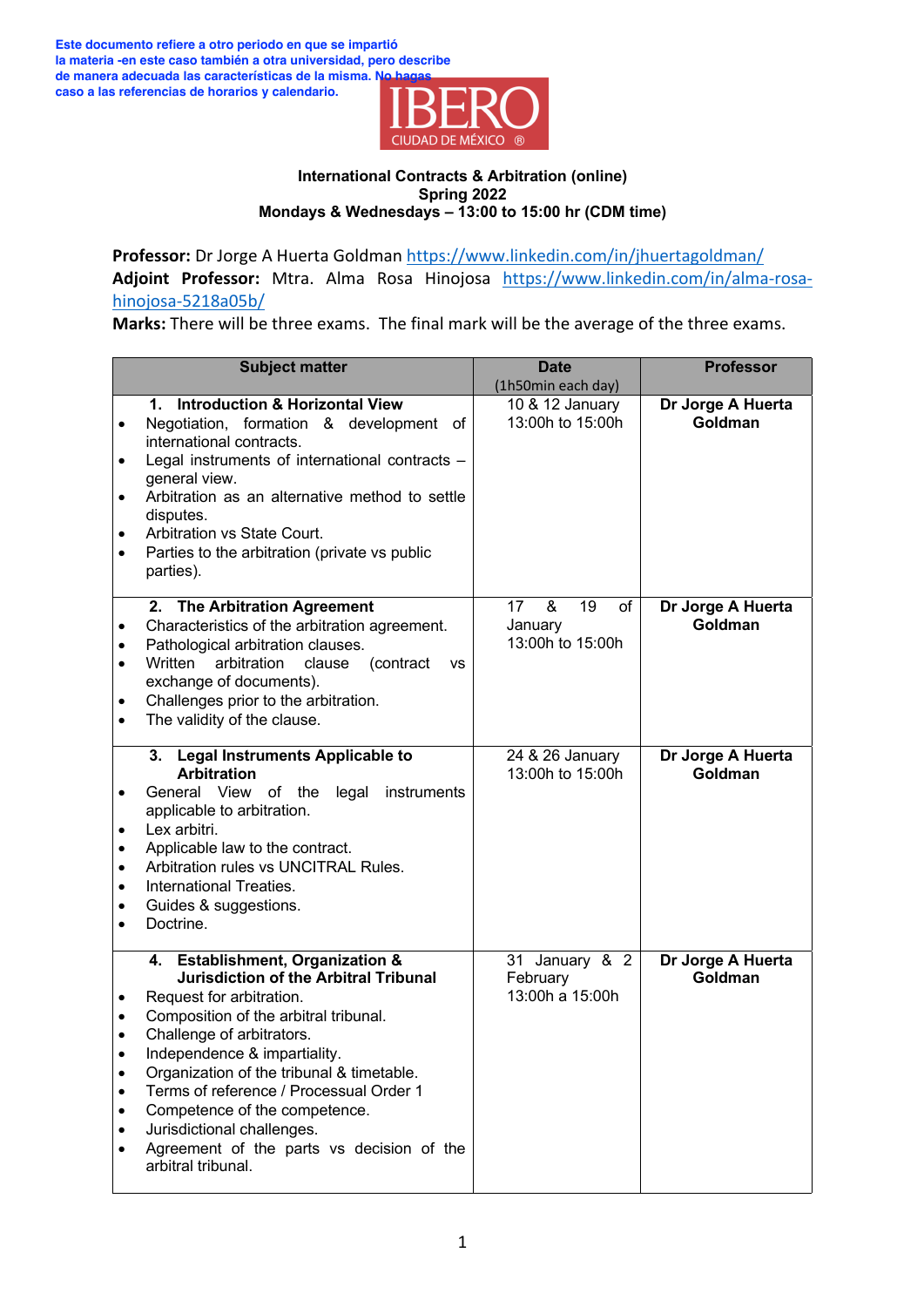

**Professor:** Dr Jorge A Huerta Goldman https://www.linkedin.com/in/jhuertagoldman/ **Adjoint Professor:** Mtra. Alma Rosa Hinojosa https://www.linkedin.com/in/alma-rosahinojosa-5218a05b/

**Marks:** There will be three exams. The final mark will be the average of the three exams.

| $\bullet$<br>$\bullet$<br>$\bullet$<br>$\bullet$              | 5. Evidence: From Development to<br><b>Examination</b><br>Development of evidence by the parts & the<br>arbitral tribunal.<br>Preliminary measures in State courts on the<br>development and preservation of evidence.<br>Kinds of evidence.<br>Examination in hearing.<br>Assessment of evidence by the arbitral tribunal. | 9 of February<br>13:00h to 15:00h<br>1 <sup>st</sup> Exam on 8<br><b>February</b> | <b>Mtra Frida</b><br><b>Altamirano</b> |
|---------------------------------------------------------------|-----------------------------------------------------------------------------------------------------------------------------------------------------------------------------------------------------------------------------------------------------------------------------------------------------------------------------|-----------------------------------------------------------------------------------|----------------------------------------|
| $\bullet$<br>$\bullet$<br>$\bullet$<br>$\bullet$<br>$\bullet$ | <b>Preparation of Written Submissions:</b><br>6.<br>From the Request to the Award<br>Types of written submissions.<br>Memorials.<br>The terms of references in the ICC.<br>Processual Orders.<br>Awards.                                                                                                                    | $\boldsymbol{\alpha}$<br>16<br>14<br>of<br>February<br>13:00h a 15:00h            | Dr Jorge A Huerta<br>Goldman           |
|                                                               | 7. Damages<br>Preparation, evidence needed, assessment &<br>argumentation of damages.                                                                                                                                                                                                                                       | 21 & 23 February<br>13:00h to 15:00h                                              | Dr Jorge A Huerta<br>Goldman           |
| $\bullet$<br>$\bullet$<br>$\bullet$<br>$\bullet$<br>$\bullet$ | The Interaction with State Courts<br>8.<br>Preventive measures.<br>Submission to arbitration.<br>Constitution of the arbitral tribunal.<br>Validity of the arbitral clause.<br>Execution of partial awards.<br>The Role in ad hoc arbitration.                                                                              | 28 of February & 2<br>of March<br>13:00h to 15:00h                                | Dr Jorge A Huerta<br>Goldman           |
| $\bullet$<br>$\bullet$<br>$\bullet$<br>$\bullet$              | 9. Annulment, Recognition & Execution<br>of Arbitral Awards<br>Causes of annulment of the award.<br>Good practices to prevent the annulment of the<br>award.<br>Homologation of the award.<br>Identification of reasons to deny the execution<br>of an arbitral award.                                                      | 7 & 9 of March<br>13:00h to 15:00h                                                | Dr Jorge A Huerta<br>Goldman           |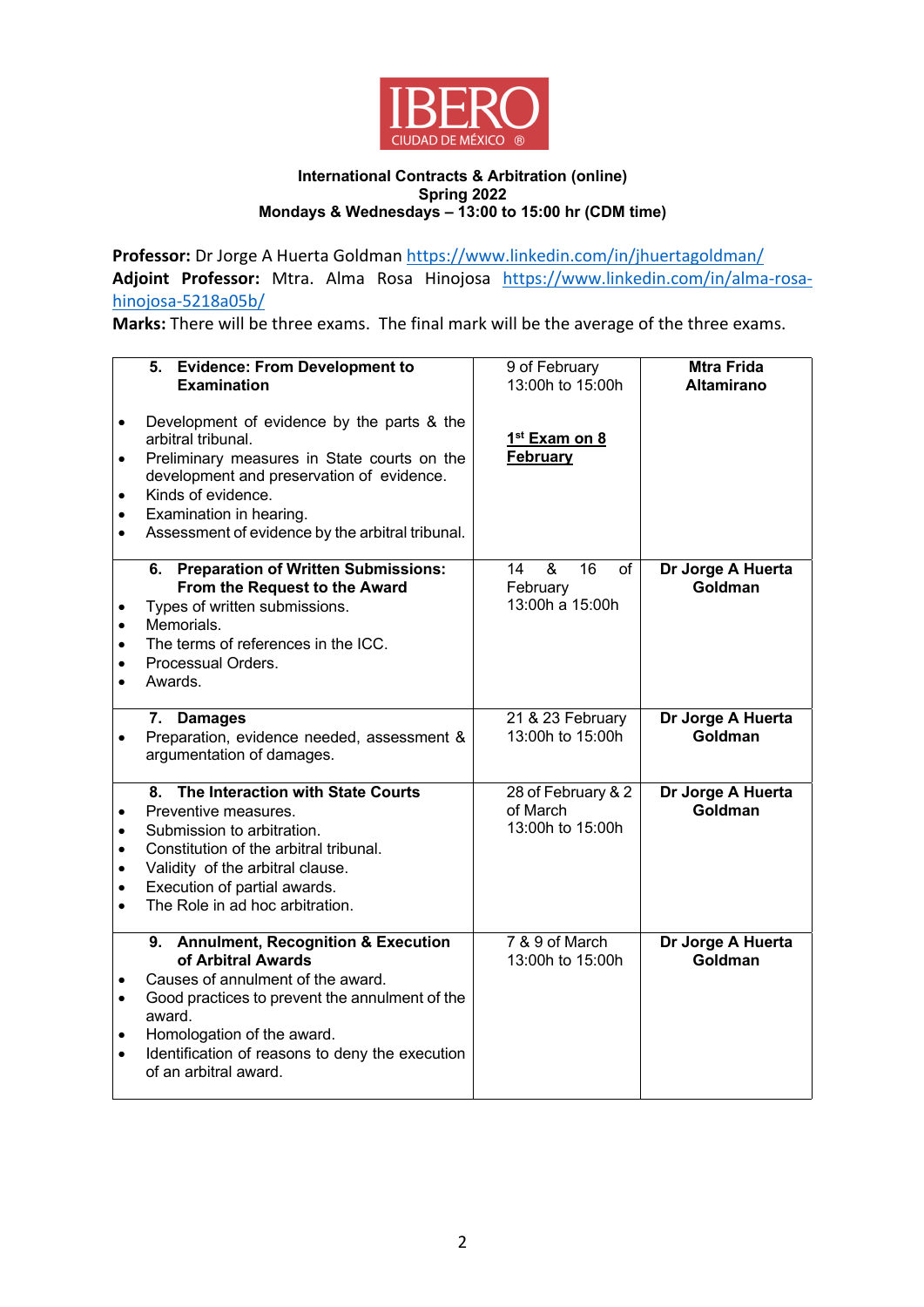

**Professor:** Dr Jorge A Huerta Goldman https://www.linkedin.com/in/jhuertagoldman/ **Adjoint Professor:** Mtra. Alma Rosa Hinojosa https://www.linkedin.com/in/alma-rosahinojosa-5218a05b/

**Marks:** There will be three exams. The final mark will be the average of the three exams.

| $\bullet$<br>٠                            | 10. The Main Arbitration Rules<br>Rules of Arbitration of the International<br>Chamber of Commerce.<br>Rules of the Centro de Arbitraje de México.<br>Rules of arbitration of CANACO in Mexico.                                                                                                                                                                                     | 14 & 16 of March<br>13:00h to 15:00h                                            | Dr Jorge A Huerta<br>Goldman |
|-------------------------------------------|-------------------------------------------------------------------------------------------------------------------------------------------------------------------------------------------------------------------------------------------------------------------------------------------------------------------------------------------------------------------------------------|---------------------------------------------------------------------------------|------------------------------|
| ٠<br>٠<br>٠<br>٠                          | 11. The United Nations Convention on<br><b>Contracts for the International Sale of</b><br>Goods (Vienna, 1980) (CISG)<br>Formation of the contract.<br>Scope of application.<br>Obligation of the seller.<br>Obligations of the buyer.<br>Rights & actions in case of breach of contract<br>by any of the parties.<br>Common dispositions applicable to<br>both<br>parties.         | 23 of March<br>13:00h to 15:00h                                                 | Dr Jorge A Huerta<br>Goldman |
| ٠<br>٠<br>٠<br>٠<br>٠<br>٠<br>٠<br>٠<br>٠ | 12. The UNIDROIT Principles of<br><b>International Commercial Contracts</b><br>Scope of Aplication.<br>Formation & granting of powers of attorney.<br>Validity.<br>Interpretation.<br>Content, stipulation in favor of third parties &<br>conditional obligations.<br>Compliance & breach of contract.<br>Compensation.<br>Cession & transfer.<br>Plurality of debtors & creditors. | 28 & 30 March<br>13:00h to 15:00h<br>2 <sup>nd</sup> Exam on 28<br><b>March</b> | Dr Jorge A Huerta<br>Goldman |
| $\bullet$<br>٠                            | 13. Other Relevant Topics<br>Technical<br>Rules, import taxes &<br>other<br>government obstacles.<br>Contracts with governments & public entities.<br>United<br><b>Nations</b><br>Convention<br>The<br>on<br>International Settlement Agreements Resulting<br>from Mediation                                                                                                        | 4 & 6 of April<br>13:00h to 15:00h                                              | Dr Jorge A Huerta<br>Goldman |
|                                           | <b>14. INCOTERMS</b><br>Study of INCOTERMS.<br>Insertion of INCOTERMS in<br>international<br>contracts.                                                                                                                                                                                                                                                                             | 18 & 20 of April<br>13:00h to 15:00h                                            | Dr Jorge A Huerta<br>Goldman |